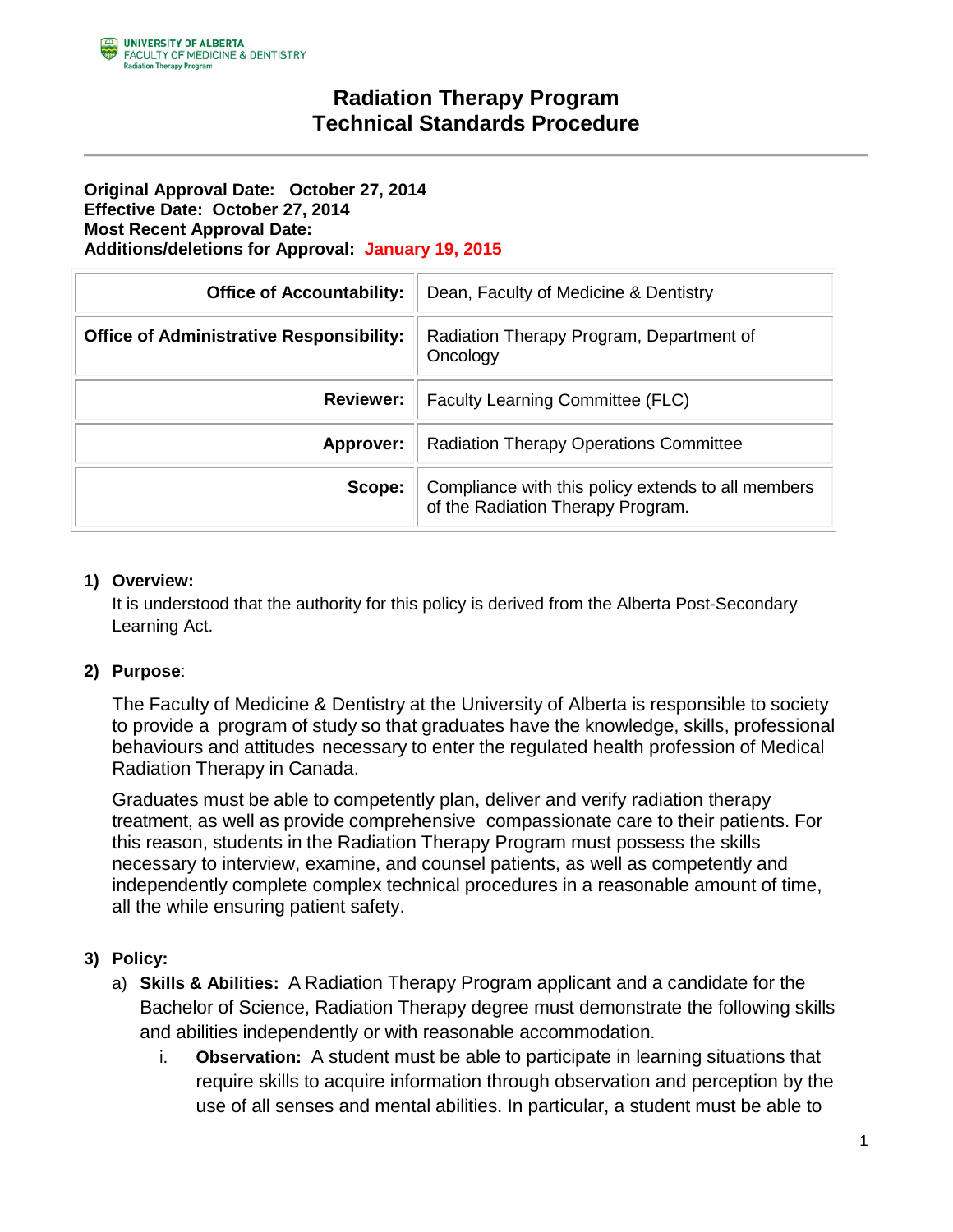# **Radiation Therapy Program Technical Standards Procedure**

accurately observe a patient, situation or technique, and acquire detailed information through visual, auditory and somatic sensation.

- ii. **Communication:** A student must be able to speak, to hear, to visualize and to observe individuals or groups of individuals in order to effectively and efficiently elicit and clarify information in the English language. In the course of study for the Radiation Therapy degree the student must be able to progressively create rapport and develop therapeutic relationships with patients and their families, and establish effective communication with all members of the medical education community and healthcare teams. A student must also be able to progressively acquire the ability to coherently summarize and effectively communicate a patient's condition and management plan verbally, and in written and electronic form.
- iii. **Motor and Tactile Function:** A student must possess sufficient motor function to develop the skills required to safely perform technical procedures on a patient, including transfer, positioning and other treatment maneuvers. The procedure must be done independently and competently in a timely fashion. A student must possess sufficient motor function and sensory function in order to be able to use common equipment or instruments. A student must be able to execute motor movements reasonably required to attain the skills necessary to perform therapeutic procedures, and provide care to patients from both the inpatient and outpatient setting.
- iv. **Cognition, Intellectual-Conceptual, Integrative and Qualitative Abilities:** A student must demonstrate higher-level cognitive abilities and memory necessary to measure, calculate, and reason in order to conceptualize, analyze, integrate and synthesize information. In addition, the student must be able to comprehend dimensional and visual-spatial relationships. All of these problem-solving activities must be achieved progressively in a timely fashion. These skills must contribute to sound judgment based upon clinical and ethical reasoning.
- **v. Behavioural and Social Attributes:** A student must consistently demonstrate the emotional health required for full utilization of her/his intellectual abilities. A student must take responsibility for herself/himself and their behaviours, including self-care. The student must promptly complete all assignments and responsibilities attendant not only to the study of medicine, but also to the diagnosis and care of patients. It is essential that a student progressively develop mature, sensitive and effective relationships with patients and their families, all